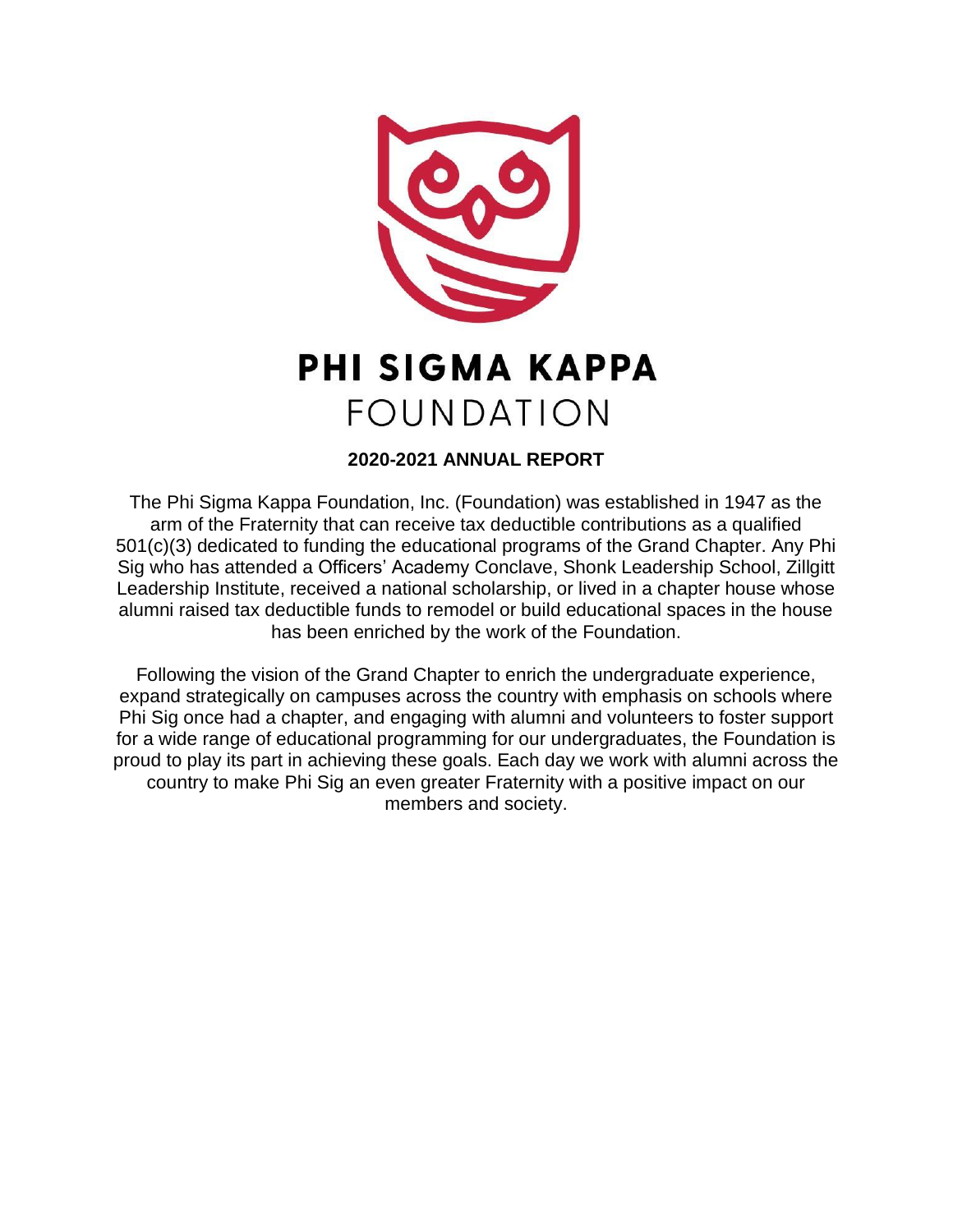#### **FOUNDATION BOARD OF TRUSTEES**

#### **Executive Committee**

John Sheehan (Northern Illinois University '82) *President* Dr. Adam Carter (Hobart College '90) *Vice President* Mark Cowan (University of Minnesota '71) *Vice President/Alumni Development* Sean Eaves (Midwestern St. '93) *Secretary* Tom Grunwald (Ferris State '91) *Treasurer* Matthew Waltz (Marian '02) *Assistant Treasurer*

#### **Trustees**

Darren Azarian (University of Southern Cal. '94) Jack Barry (Northern Illinois University '14)\* Keith Clark (Rutgers '67) Sean Eaves (Midwestern State '93) Adam Gagas (Hobart College '93) Richard Hall (University of Houston '65) Bud G. Hanna Jr. (Ferris State '70) Sean Hamilton (Stetson '89) Braden Keeter (Auburn '18)\* T. Scott Lyons (University of Alabama '95) Jon May (Ferris State '18)\* Hunter Pachman (Young Harris '18)\* Robert Pritchett (Tennessee '08) Glenn Roby (Northern Illinois University '91) Tyler Rowland (Ohio State '12)\* Jake Sapp (Stetson '16)\* Clay Skurdal (Montana State '82) Greg Stack (Kentucky '89) Ryan Tabaka (Illinois 00') Joseph Teeple (Valparaiso '13)\* Bennett Williams (Indiana University '04) Tom Wright (UW - Milwaukee '92)

#### **Investment Advisory Committee**

Dr. Charles Idol, (Houston '68) Chair Adam Gagas, (Hobart College '93) Bill Kovacic, (Northern Illinois University '93) David McNaught (Indiana '65)

#### **Emeritus & Honorary Trustees**

Dr. Tony Fusaro (Rhode Island '58) *President Emeritus*

Art Bloomer (Emporia State University '55) *Emeritus* Bud Berman, ESQ (Swarthmore '62) *Emeritus* David Cohen (Union College '88) *Emeritus* Bruce Johnson (University of Illinois '70) *Emeritus*  Dennis Joyce (Purdue University '69) *Emeritus* Chuck Loring (Univ. of Cal. – Santa Barbara '72) *Emeritus* Dale Lowe (University of Houston '66) *Emeritus* Albert D. Shonk, Jr. (Univ. Southern Cal. '54) *Emeritus* Jim Schmitz (Univ. of Cal. – Santa Barbara '80) *Emeritus* Mark Veil (Ferris State '73) *Emeritus* Mark Azzarello (Rhode Island '80) *Honorary* David Booth (University of North Carolina '74) *Honorary* Paul Grane (Northern Illinois University '93) *Honorary* Javad Khazaeli (Illinois '98) *Honorary* Joseph McMahon (MIT '85) *Honorary* Pat Murphy (Northern Illinois University '75) *Honorary* R. Todd Simpson (Central Missouri '86) *Honorary* Eugene Trimble (George Washington Univ. '45) *Honorary*

#### **Foundation Staff**

Nicholas R. Zuniga *Executive Director* Joe Kern *Associate Executive Director* Augie Farwig *Development Officer* Marsha Spears *Financial Services Specialist* 

\*Denotes Associate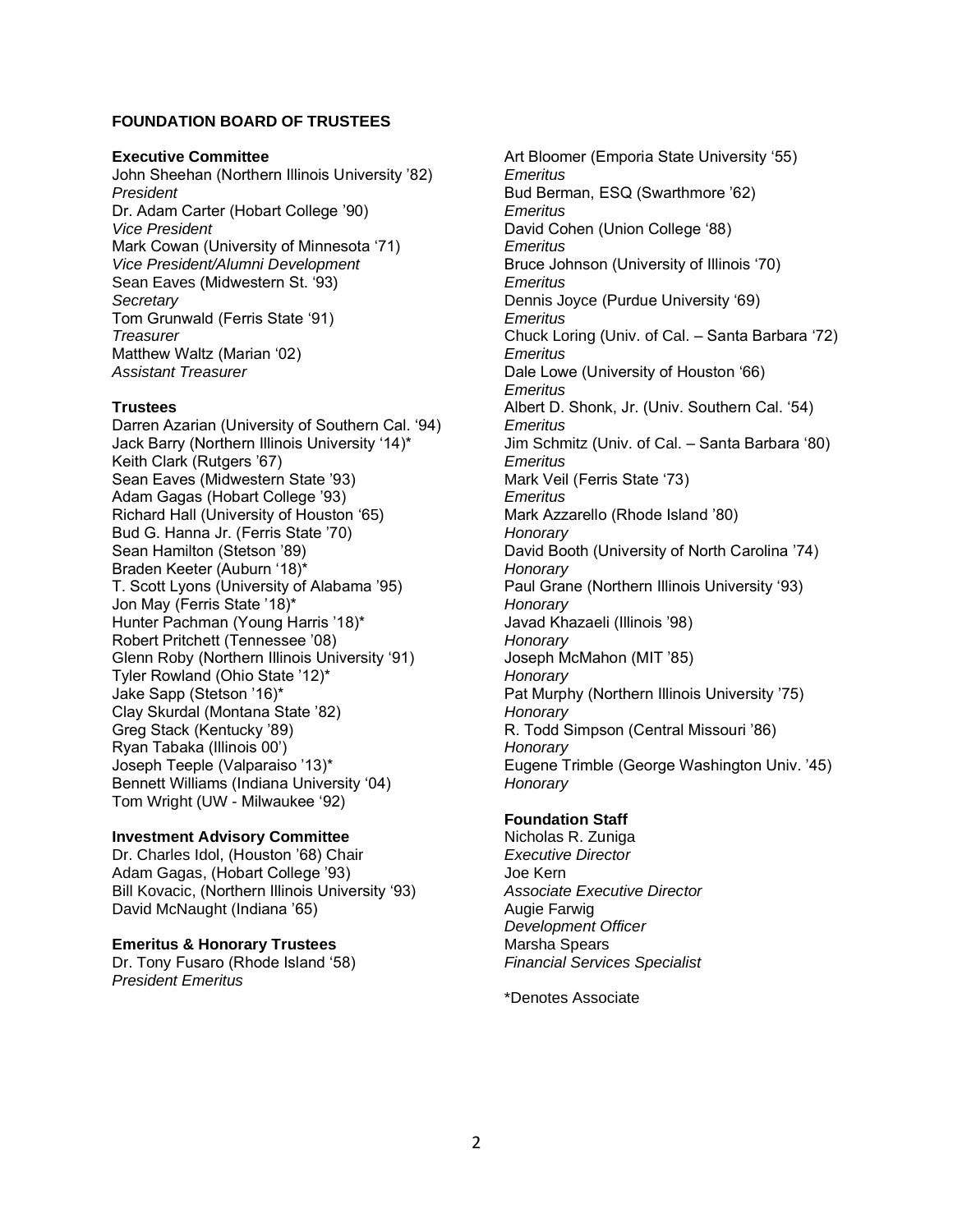# **GIFT IMPACT: LEADERSHIP EDUCATION, PROGRAMMING & ACHIEVEMENTS**

## **Albert D. Shonk Undergraduate Leadership School**

Phi Sigma Kappa made history this year by hosting the first-ever virtual Shonk Undergraduate Leadership School in response to the COVID-19 pandemic. Named for past Grand President and past Phi Sigma Kappa Foundation President Albert D. Shonk, Jr., Leadership School is held every year either in conjunction with the General Convention, or as its own educational program. This year virtual sessions spanned over the course of 10 days, featuring large group webinars geared towards chapter leaders, advisers, and general undergraduate and alumni brothers. Featured webinars included James Robilotta, an engaging speaker on authentic leadership, Dr. Gentry McCreary, who shared our data from the Annual Membership Survey, Kimberley Timpf and Maria Hetz from EVERFI, who presented our data on alcohol use through GreekLifeEdu, and Brother Keith Wenrich, who shared insights on leading a team. Of course, it wouldn't be our annual summer conference without celebrating Phi Sigma Kappa as a Fraternity. Phi Sig-focused sessions included the Leadership School Kick-Off, featuring the State of the Fraternity speech, presented by Executive Director/COO Nick Zuniga and Grand President Christopher Hoye, the presentation of the local Chapter Awards, and the Phi Sig History session with former Grand Presidents Al Shonk and Todd Simpson. Additionally, Recruitment Chairmen from local chapters were invited to participate in small groups to share ideas on navigating recruitment this upcoming year. These small groups were led by 20 volunteer Phi Sig and non-member facilitators and were held completely over Zoom. Undergraduate members who participated discussed overcoming challenges for recruitment, using their Annual Membership Survey data to recruit, branding and public relations, inclusive recruitment practices, and retaining brothers.

## **Robert M. Zillgitt Leadership Institute**

This year's Zillgitt Institute looked very different compared to previous ones, as this was the first time Zillgitt went fully online. The virtual Zillgitt was hosted over four consecutive evenings leading up to the Leadership School kickoff, and was facilitated by longtime Zillgitt facilitators Ed Kovacs, Matt Gregory and Ryan Cole, with Drew Kerwood providing staff support. Over the four sessions, 13 undergraduate participants explored a number of topics including the CliftonStrengths for Students™ assessment and how to utilize their personal strengths and talents, virtual networking and engagement strategies, vulnerability and social justice issues, lifelong leadership, the history of Phi Sigma Kappa, and the Fraternity's ongoing partnership with the Special Olympics. Participants engaged with several special guest speakers, including Court of Honor member Jim Schmitz discussing "leadership for life", a few staff members from Special Olympics Indiana, Grand Council Directors Sean McGreevey and David Cohen, Phi Sigma Kappa Properties President Shawn Shivnen, and Court of Honor members Scott Jacobson and Al Shonk and a representative from Pennington and Company to get a sneak peek of the Shonk Educational Archive Center.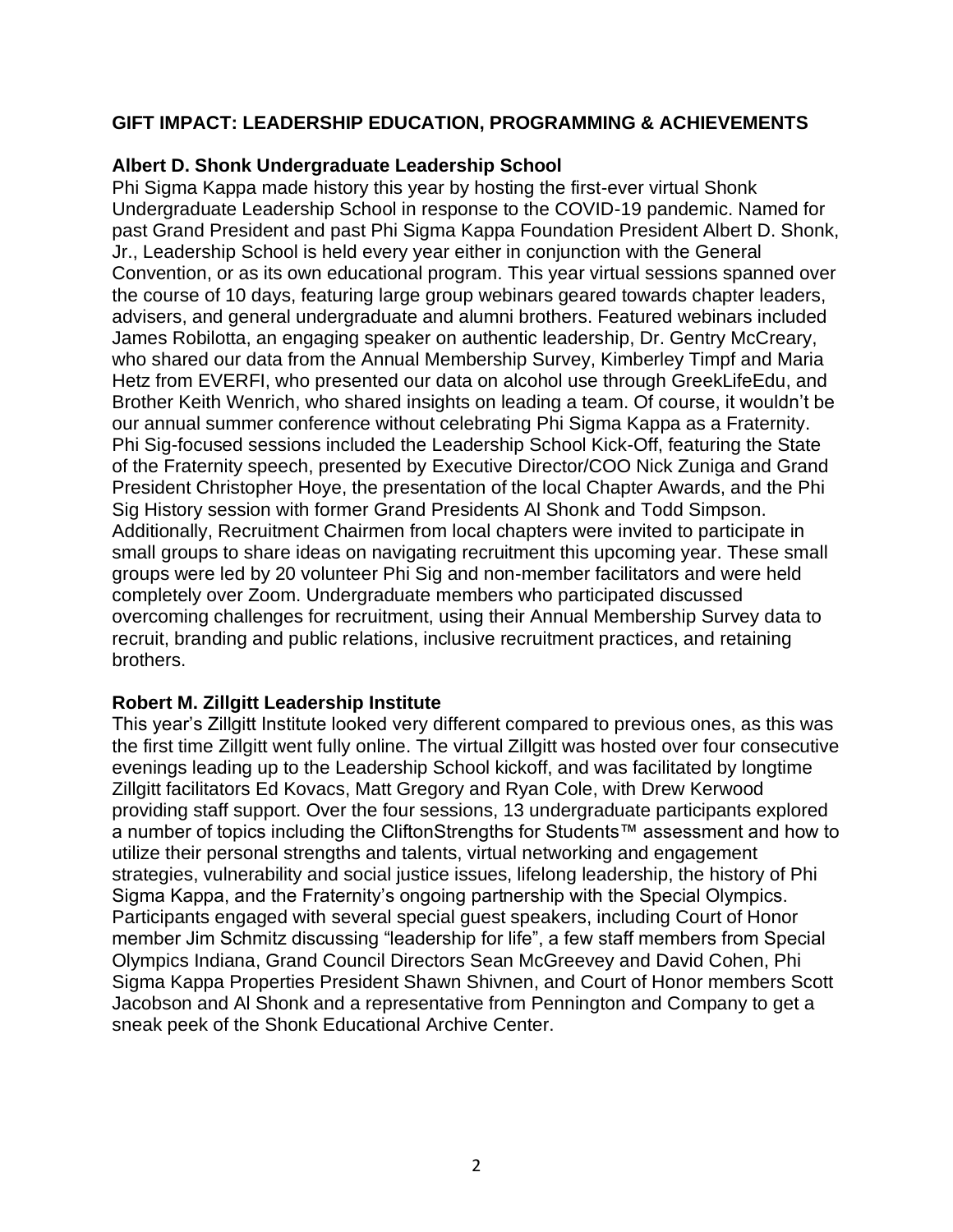## **Lowe Volunteer Grant**

The Grand Chapter continues to reach out to alumni to serve as advisers and volunteers. Our goal is always to have all chapters with a viable chapter adviser. In 2019-20, the staff formalized the relaunch of the Regional Adviser program. These volunteers continue to serve as a partner and adjunct to the professional staff, regional advisers provide chapter support, strive to see proper educational goals are met, and assist with ensuring Phi Sigma Kappa has a strong cadre of brothers to support operations at local, regional, and national Fraternity events. All advisers now take part in a background check and have an ongoing training course that includes monthly calls and online development. These calls focus on the topics that are relevant to the undergraduate chapters at the time they occur.

# **Scholarships & Grants**

The Phi Sigma Kappa Fraternity provided several scholarships, fellowships and educational grants during the 2020-2021 academic year. Scholarship recipients are carefully chosen based upon their academic success, commitment to the ideals of Phi Sigma Kappa and service to their campus, community, and Fraternity. Undergraduate and graduate members are eligible for scholarships and grants. For the 2020-2021 academic year a total of \$25,885 in scholarships were awarded through a combination of nationally granted funds and individual chapter awards managed by the Foundation. This included the Delta Pentaton Scholarship, Nish Educational Grant, and G. Duarte Zeta Scholarship, and others.

## **2021 Conclave: Officer and Adviser Academy**

For the third year in a row, the Grand Chapter hosted a national Officer and Adviser Academy instead of Regional Conclaves for the purpose of training the leaders of our local chapters. This year the 2021 Conclave was held virtually over the course of two weeks in January. For the first time, a track was offered for all Executive Board positions and Recruitment Chairmen**.** Along with the educational sessions, programs were held featuring a keynote address from the Chancellor of the Court of Honor, Sean Shingler, a risk management training, Order of Omega Case Study competition and a brotherhood networking session. There were 390 total participants.

## **Chapter Educational Funds and Endowments**

For many brothers, their memories of the Fraternity are directly tied to those memories generated in their local chapter. Through Chapter Educational Funds and Endowments, the Phi Sigma Kappa Foundation provides future generations of brothers the opportunities to experience what over 130,000 of us already have; a lifetime of brotherhood.

- Kappa CEF
- Alpha Deuteron CEF
- Delta CEF
- Kappa Deuteron CEF
- Xi Deuteron CEF
- Omega Deuteron CEF
- Gamma Triton CEF
- Sigma Triton CEF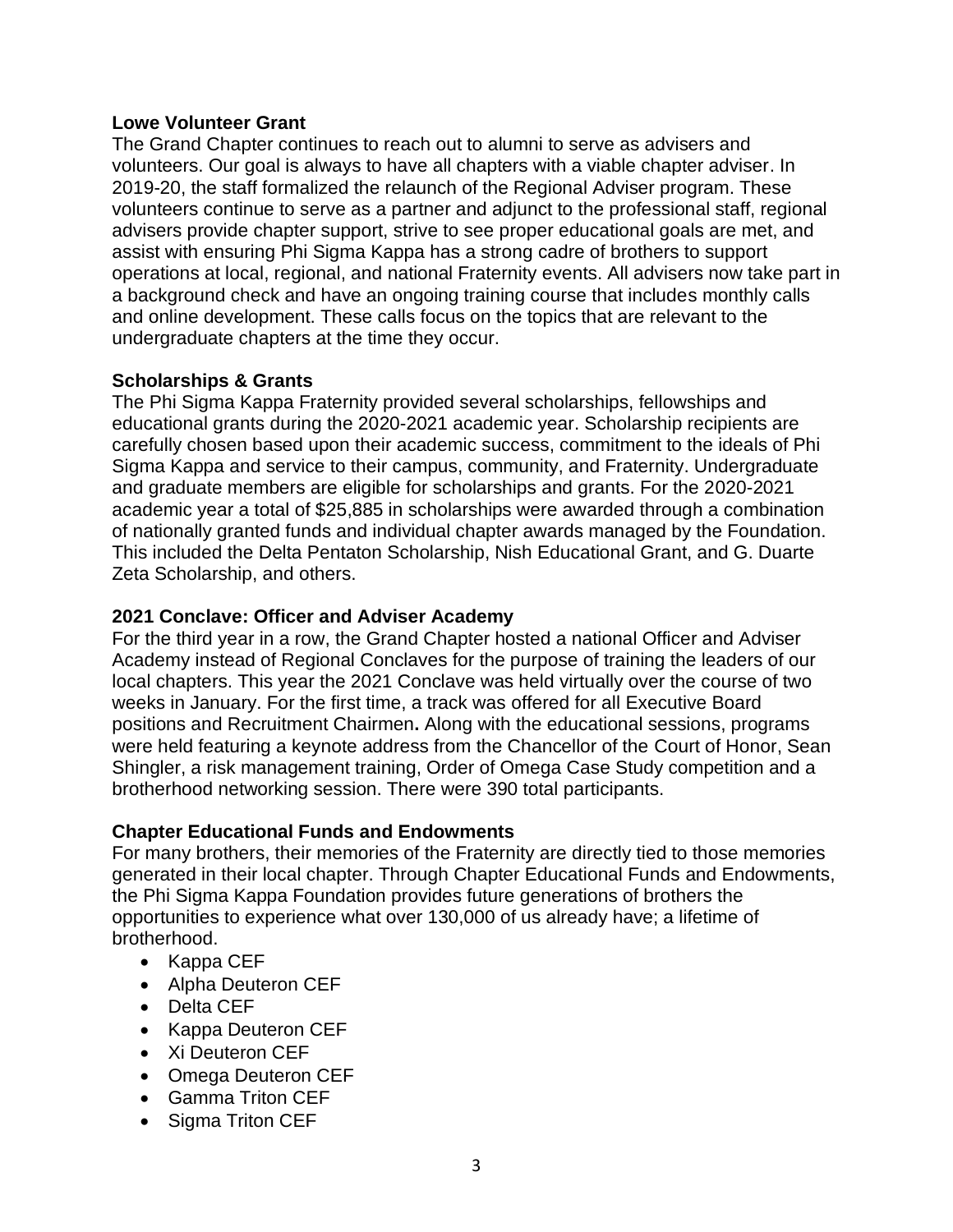- Gamma Tetarton CEF
- Kappa Tetarton CEF
- Iota Pentaton CEF
- Xi Pentaton CEF
- Phi Hexaton CEF
- Alpha Epsilon CEF
- Ferris State CEF RT
- Simpson/Whitfield Chapter Advisors Fund
- E Christiansen Scholarship Fund
- Delta Pentaton Fund
- Zeta/George Duarte Fund
- Nish Fund
- McMaster Scholarship Fund
- Chapter Eternal Educational Fund

## **Chapter Housing Funds**

The Foundation supports individual chapters in their effort to collect tax deductible donations to be used to construct and operate educational spaces such as computer labs, libraries and study lounges in chapter houses. It also has supported the effort to create the Albert D. Shonk Jr. Archives and Educational Center at the Fraternity's International Headquarters that will be opening this coming year.

Chapters that have worked with the Foundation in this way this past year include Delta Triton at Purdue, Alpha Epsilon at Emporia State, and Kappa Tetarton at Southern Illinois University.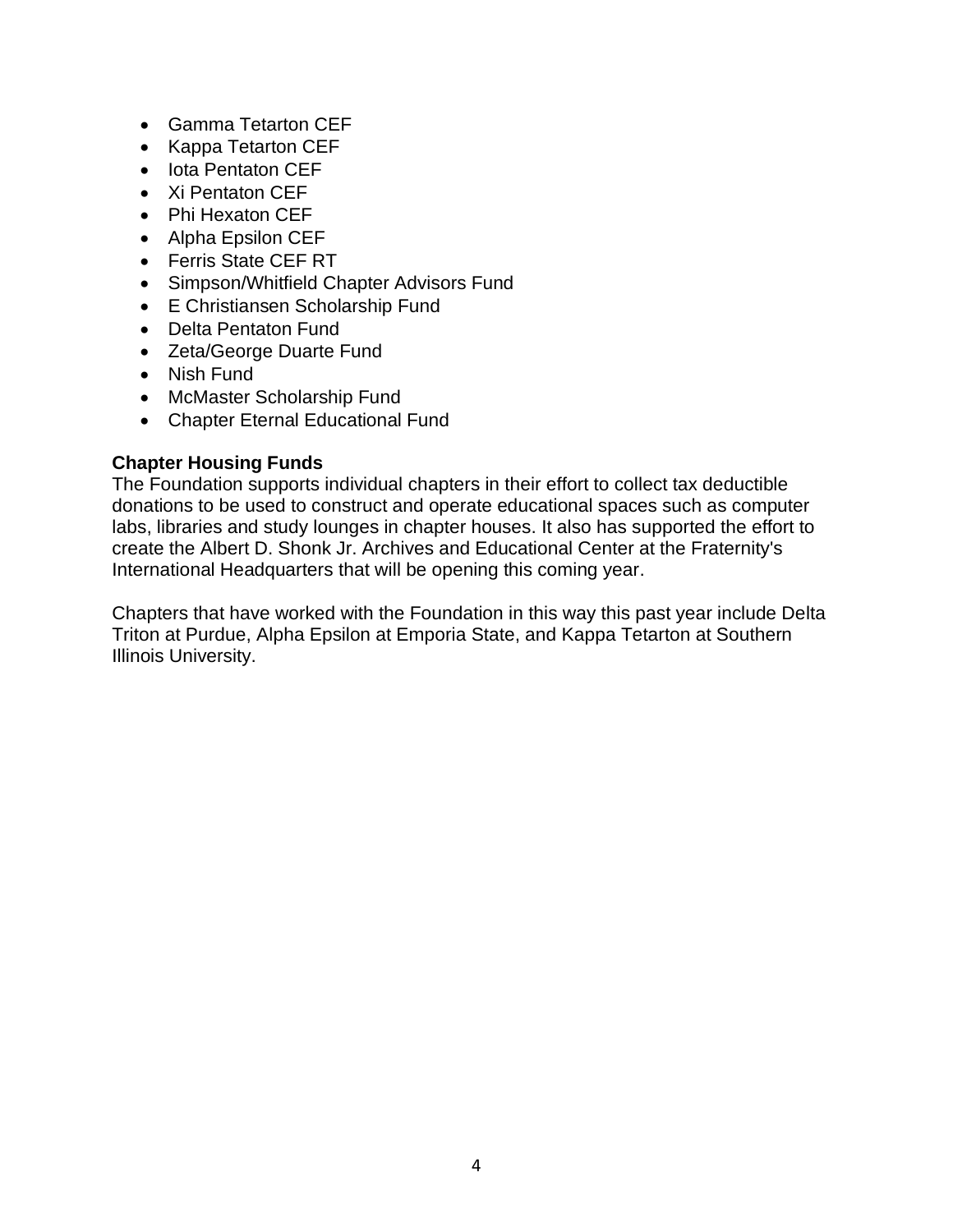# **FY21 FINANCIAL HIGHLIGHTS**

This year the Foundation worked with the Grand Council and Phi Sigma Kappa Properties to launch the **Life Loyal** initiative. **Life Loyal** asks alumni members to consider how their experiences with their Fraternity back in their college years helped to make them the men they are today. Further, it asks alumni members to recognize that they continue to obtain great value from their Fraternity through active social and supportive relationships with their Phi Sig friends throughout their lives. Phi Sigma Kappa is our 148-year-old Fraternity and its 60,000+ alumni members have the capacity to provide for its financial future and thereby support its undergraduate members and each other.

This year, as part of the **Life Loyal** initiative, each member of the Foundation board of trustees committed to increasing their annual personal gift from \$1,000 to a minimum of \$2,500. The Foundation worked with the Grand Council and Phi Sigma Kappa Properties to pledge \$75,000 in **Life Loyal** gifts this year from the members of the Grand Chapter's 3 governing boards.

To be recognized as **Life Loyal**, younger alumni are asked to provide \$10 per month, \$120 per year, in support after they graduate and begin their careers. Alumni who are 30 and older are asked to provide \$21 per month, \$250 annually. Members of the 4<sup>th</sup> degree or higher are asked to provide at least \$500 in annual support. Alumni Clubs and Housing Corporations are also asked to be **Life Loyal** each year by providing from \$1,000 to \$5,000, depending on the age and size of the chapter and its alumni group. Our undergraduate brothers can also be recognized as **Life Loyal**, as the 1873 Society becomes part of this initiative.

As reflected in the preliminary trustee format monthly financial statements, the annual campaign of the Foundation generated \$366,241 in donations received in fiscal 2021 versus \$329,562 in the prior fiscal year, an increase of 11%. Total gifts received in fiscal 2021 were \$609,856 versus \$1,124,020 in fiscal 2020 which included bequests of \$509,190. Bequests received in 2021 were \$5,380.

- Funding to the Fraternity in fiscal 2021 was \$302,429 versus \$261,708 in the prior fiscal year.
- After scholarships, grants, and expenses, the Foundation experienced a net increase in total assets in fiscal 2020 of \$386,499. Of this total, \$131,343 was unrestricted.
- Audited financial statements of the Foundation for fiscal 2021 will be available by the end of the year. They will be posted to the Fraternity's web site when they become available.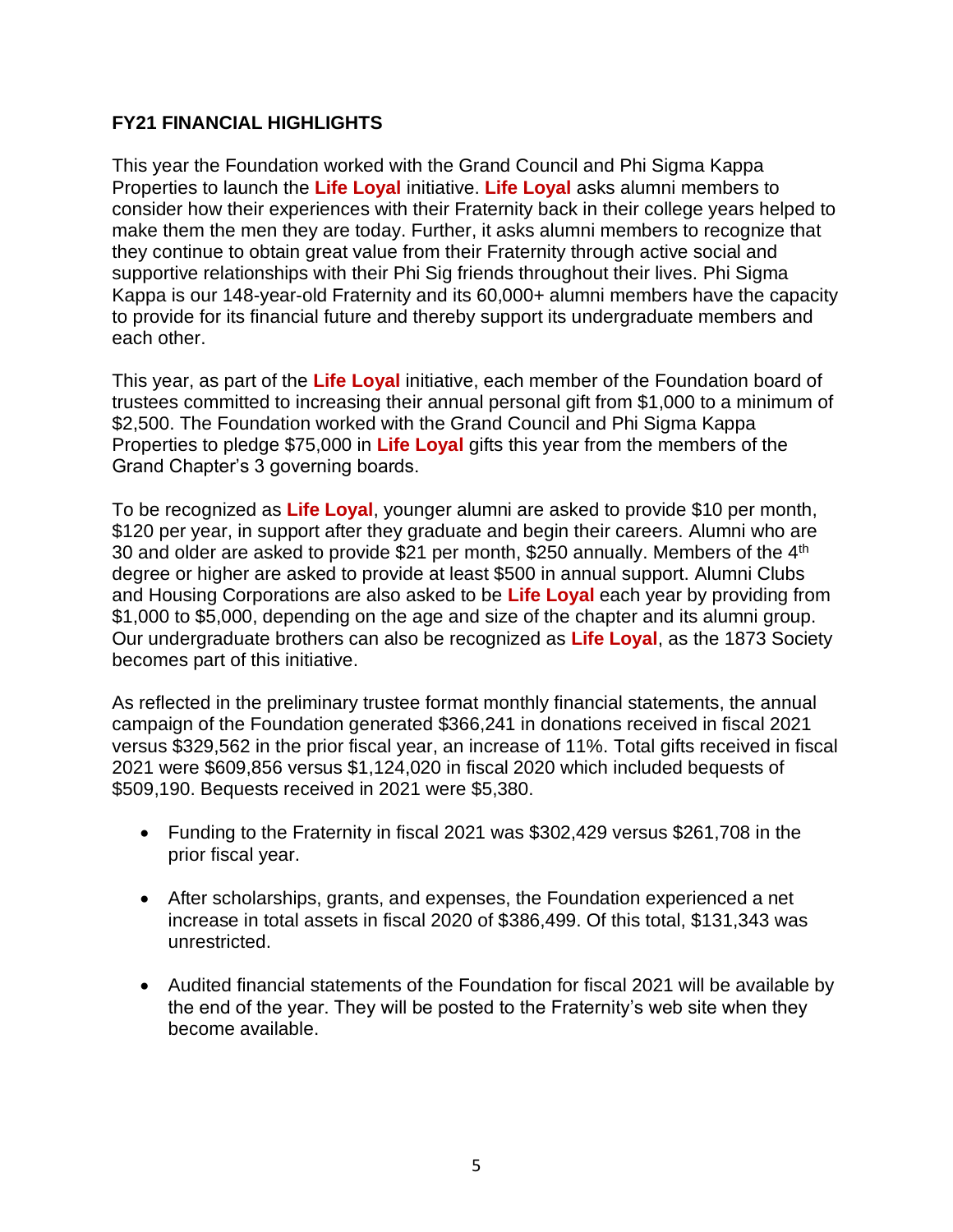## **Foundation's Investment Portfolio Highlights for FY2021**

The Foundation has two investment portfolios: capital preservation and balanced. The capital preservation portfolio is for funds that are expected to be extracted within 6 - 12 months for specific projects or activities. This portfolio is 100% liquid and invested only in U.S. Treasuries and FDIC-insured bank CDs that mature within six months. There is no market volatility in this portfolio and its market value was \$14.3 thousand at the end of Fiscal 2021. The much larger balanced portfolio is about 90% well diversified in large cap, mid/small cap and foreign exchange traded funds, while the remaining approximate 10% is in liquid assets that have no credit risk (or market volatility) and cash. During Fiscal 2021, the balanced portfolio grew over 29% in value to end the year at over \$1.9 million. Capital infusions into the balanced portfolio were modest (under \$3 thousand) during Fiscal 2021, however \$37 thousand of dividend/interest income and asset appreciation accounted for this growth. The balanced portfolio realized almost \$84 thousand in capital gains during Fiscal 2021 and ended the year with \$314 thousand in unrealized gains. The balanced portfolio's distribution (i.e., dividend) yield averaged 2.3% during the year and the portfolio experienced a 30.4% total holding period return in Fiscal 2021.

# **Milestones and the Year Ahead**

# **Life Loyal**

As we begin fiscal 2022 Phi Sigma Kappa will continue to build a culture of **Life Loyal** support amongst our 60,000+ alumni members. **Life Loyal** Phi Sigs are committed to providing financial support to our Fraternity each and every year. Through **Life Loyal** we will harness the financial power of our alumni brothers so that the needs of the Fraternity will no longer solely rest only on the shoulders of our undergraduate members. This is our precious Fraternity, and we, its members, will work together to provide for its financial future.

## **Day of Giving**

Several years ago, Grand Council Director David Cohen observed that other nonprofit organizations executed Days of Support, or Giving, and had success with these fundraising events. His suggestion that the Foundation establish a Day of Giving resulted in our first Phi Sig Day of Giving in 2018. That year, on March 15<sup>th</sup> with a goal of raising \$25,000, Phi Sigma Kappa raised over \$40,000.

This past year Phi Sigma Kappa held its  $4<sup>th</sup>$  annual Day of Giving, with a goal of raising \$150,000. Working together, we raised over \$182,000. We look forward to seeing all chapters and their alumni thoroughly represented and participating in future Days of Giving as word spreads of this important fundraising event.

For all of those who helped us achieve this record Day of Giving gift level, the Foundation, and the Fraternity, thank you.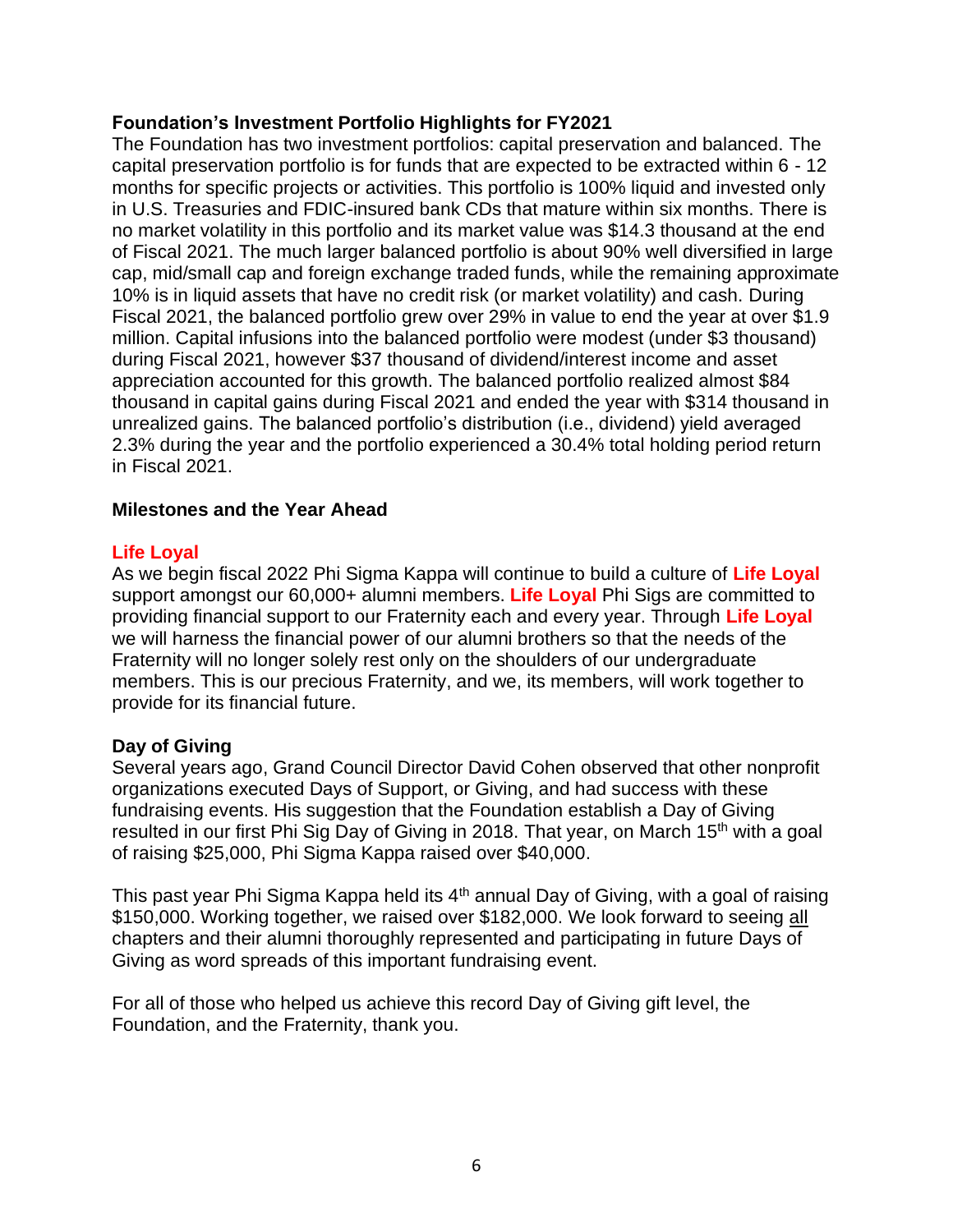# **Estate Gifts: A Lasting Legacy in Support of Phi Sig**

As we gather together this year at our 68<sup>th</sup> biennial General Convention let us enjoy our fellowship and the warmth of our brotherhood. And while we are in each other's company, let us encourage one another to recognize Phi Sigma Kappa through the Foundation in our individual estate plans. For it is through estate gifts that Foundations do not spend on annual operating costs that earnings generating portfolios are built to enrich their Fraternities.

When the Foundation receives bequests as a result of a brother recognizing the Fraternity in his estate plans, these monies are utilized for their restricted purpose. When no specific purpose is provided, bequests are added to the Foundation's board designated Chapter Eternal Education Fund where they will provide for Phi Sigma Kappa's educational expenses, and support our undergraduates, in perpetuity.

## And More:

- The Foundation worked with Scott Jacobson, the Grand Council, and the professional staff of the Fraternity to see the Albert D. Shonk Jr. Archives and Education Center to completion. We look forward to its grand opening later this year.
- We will have our 5th Day of Giving in March 2022 with the goal of exceeding last year's successful effort.
- The Foundation looks forward to exploring additional ways to further upgrade The Signet and get it into the hands of more of our members.
- We look forward to resuming alumni receptions in various cities, sharing our fellowship, and promoting **Life Loyal**.
- The Foundation is continuing to seek out brothers to strategically add trustees and associate trustees that can support the goals of the Foundation and Fraternity while increasing representation from chapters and geographies across the country.

Brothers, spouses, families, and friends—we can't thank you enough for your financial support and helping us to realize our financial goals in this past year. During a pandemic we stood together to protect and enrich our Fraternity, its undergraduates, and each other.

Let us all now join and be **Life Loyal** and appreciate the tremendous importance of Phi Sig in our lives and the value and fellowship it provides through our friends and brothers each and every year.

As always, we promise to use your gifts to enrich our undergraduate brothers. It is through your support that we will secure the financial future of Phi Sigma Kappa and help our undergraduate brothers to realize their full potential as men of character committed to living by the Golden Rule and treating all others and themselves with respect and dignity.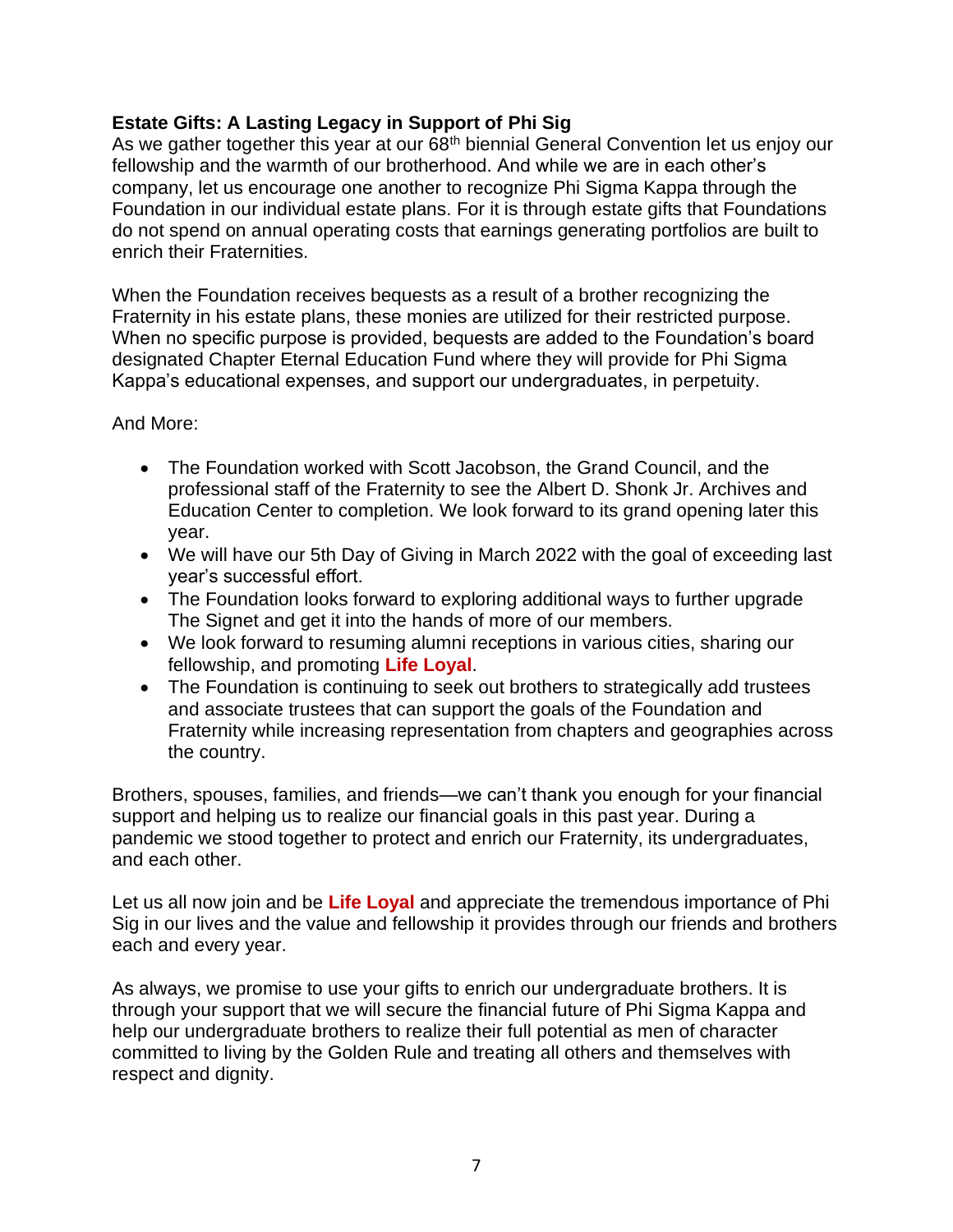Through your continued support by witness of their character and conduct our undergraduate brothers will grow to be known as honorable men and Phi Sigma Kappa will bring the gift of our Fraternity to endless future generations.

Fraternally and Respectfully Submitted,

John Packechan

All R.Z

John P. Sheehan '82 Nicholas R. Zuniga AI '18 Foundation President Executive Director/COO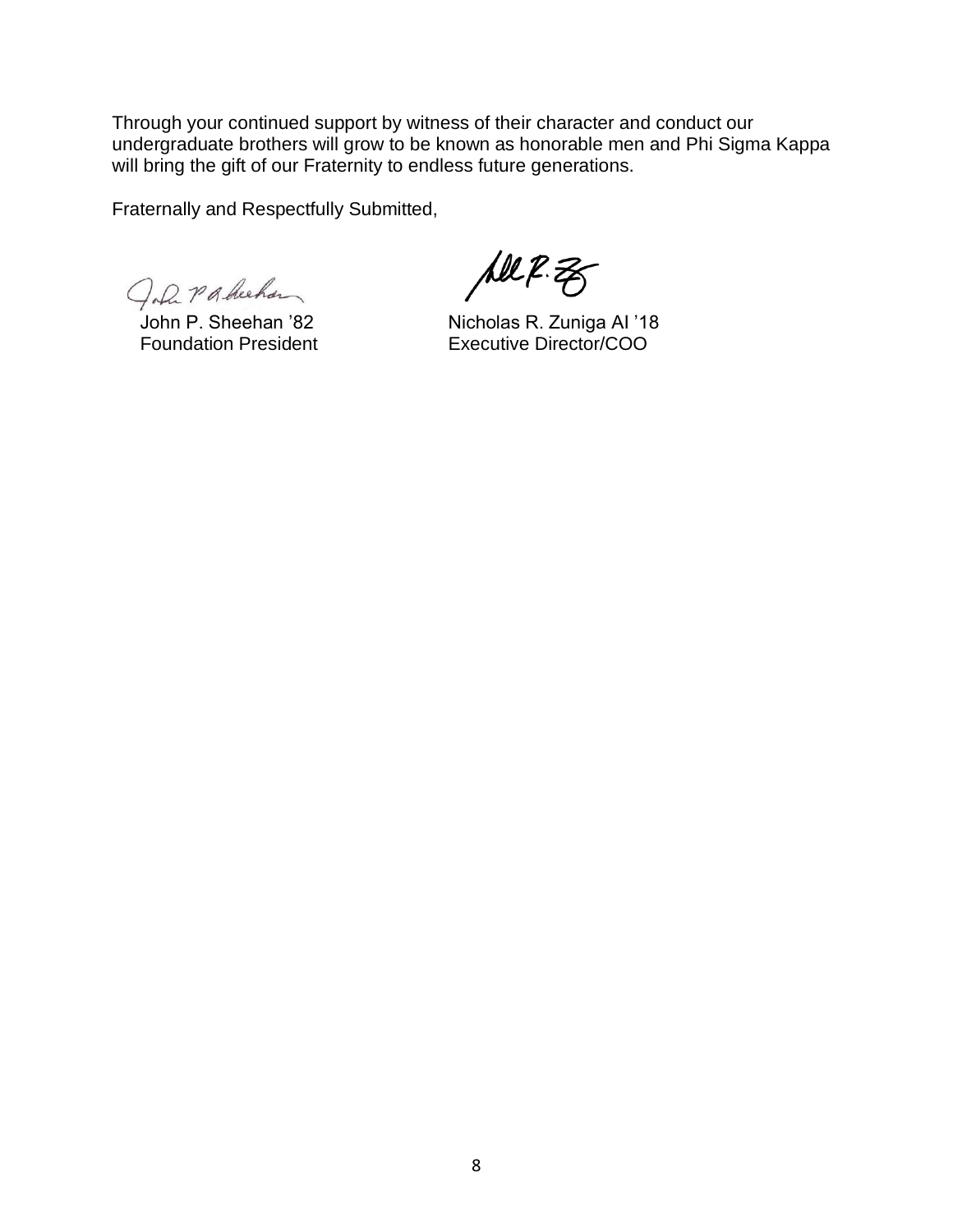**Phi Sigma Kappa Foundation, Triple T's Society Donors in the 2020 - 2021 Fiscal Year July 1, 2020 - June 30, 2021**

*The Triple T's Society is open to all members and friends of Phi Sigma Kappa who give at least \$250 in unrestricted gifts to the Phi Sigma Kappa Foundation during the year. The membership of Phi Sigma Kappa expresses their appreciation to their loyal and generous donors.*

# **Platinum Level (Gifts Totaling \$20,000 and higher)**

Thomas J. Howatt (Purdue '72) Jeff T. Liesendahl (Northern Illinois '87) E. Dale Lowe (Houston '66) Richard L Schleicher (Purdue '59) Zeta Chapter Alumni Association

## **Diamond Level**

#### **(Gifts Totaling \$10,000 - \$19,999)**

John F. Brock III (Georgia Tech '70) David L. Cohen (Union '88) Bud G. Hanna Jr. (Ferris State '70) Charles R Idol (Houston '68) Matt McEwen (Ferris State '96) Phi Deuteron Chapter of PSK John P. Sheehan (Northern Illinois '82) Albert D Shonk Jr (Southern Cal '54) Signet Circle Corporation Signet Publishing Board

#### **Sapphire Level**

#### **(Gifts Totaling \$5,000 - \$9,999)**

Frank A. Acevedo (Southern Cal '02) Dave J Breazzano (Union '78) Anthony Fusaro (Rhode Island '58) George L Glotzbach (Minnesota '53) Carl W Goltermann (Illinois '74) Paul L Grane (Northern Illinois '93) Thomas Grunwald (Ferris State '91) Steve Ray Laukhuf (Midwestern State '84) Dave T McNaught (Indiana '65) Daniel Mills (Ferris State '88) Omicron Deuteron Alumni Club PSK Alumni Assn. of Northern IL Sloan L. Robertson MD (Arizona '69) Joseph D Scheerens (Ferris State '70)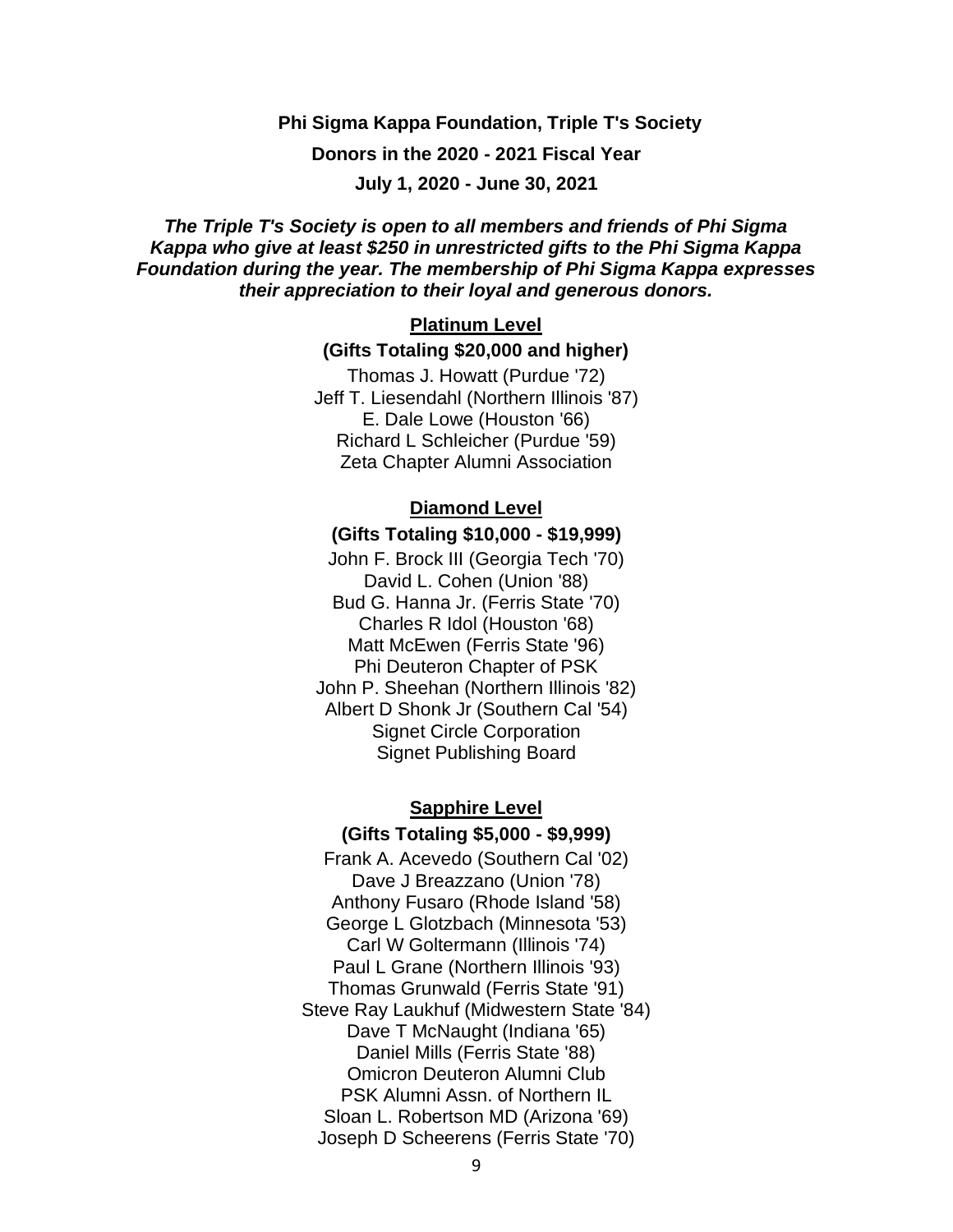James R. Schmitz (UC/Santa Barbara '80) John A Stella (Ferris State '89)

#### **Emerald Level**

**(Gifts Totaling \$2,500 - \$4,999)** J. Tom Avery Jr (Purdue '82) Mark M. Azzarello (Rhode Island '80) Jeffrey Berkowitz (Union '88) Jeffrey K Bowser (West Virginia '84) Adam C. Carter (Hobart '90) Keith A Clark (Rutgers '67) Jane Dulay, Hal & Jonathan Dulay Brandel Family Adam C Gagas (Hobart '93) Gerald L. Limp Leadership Endowment Fund Sean P. Hamilton (Stetson '89) David W Jones (Emporia State '98) Michael L. Petitjean (Emporia State '70) Christopher J Piotrowicz (Ferris State '91) Glenn M. Roby (Northern Illinois '91) Rolf K. Schrader (Purdue '70) Signet Corporation of Santa Barbara Clay A Skurdal (Montana State '82) Gregory R Stack (Kentucky '89) Ryan Tabaka (Illinois '00) John D Tickle (East Tennessee '64) Joe C Trevino (Purdue '68) Lash Turville (San Jose State '61) Matt Waltz (Marian University '02) Jeff J. West (Washington State '95) Thomas S Wright (Wisconsin/Milwaukee '92) Nicholas R Zuniga (Ball State '04)

### **Amethyst Level**

## **(Gifts Totaling \$1,750 - \$2,499)**

Bob D Fox (Purdue '57) Larry E Sheffield (Ohio State '64) R Todd Simpson (Central Missouri '86) JJ Evan Taylor (R.I.T. '09) Bennett Williams (Indiana '07)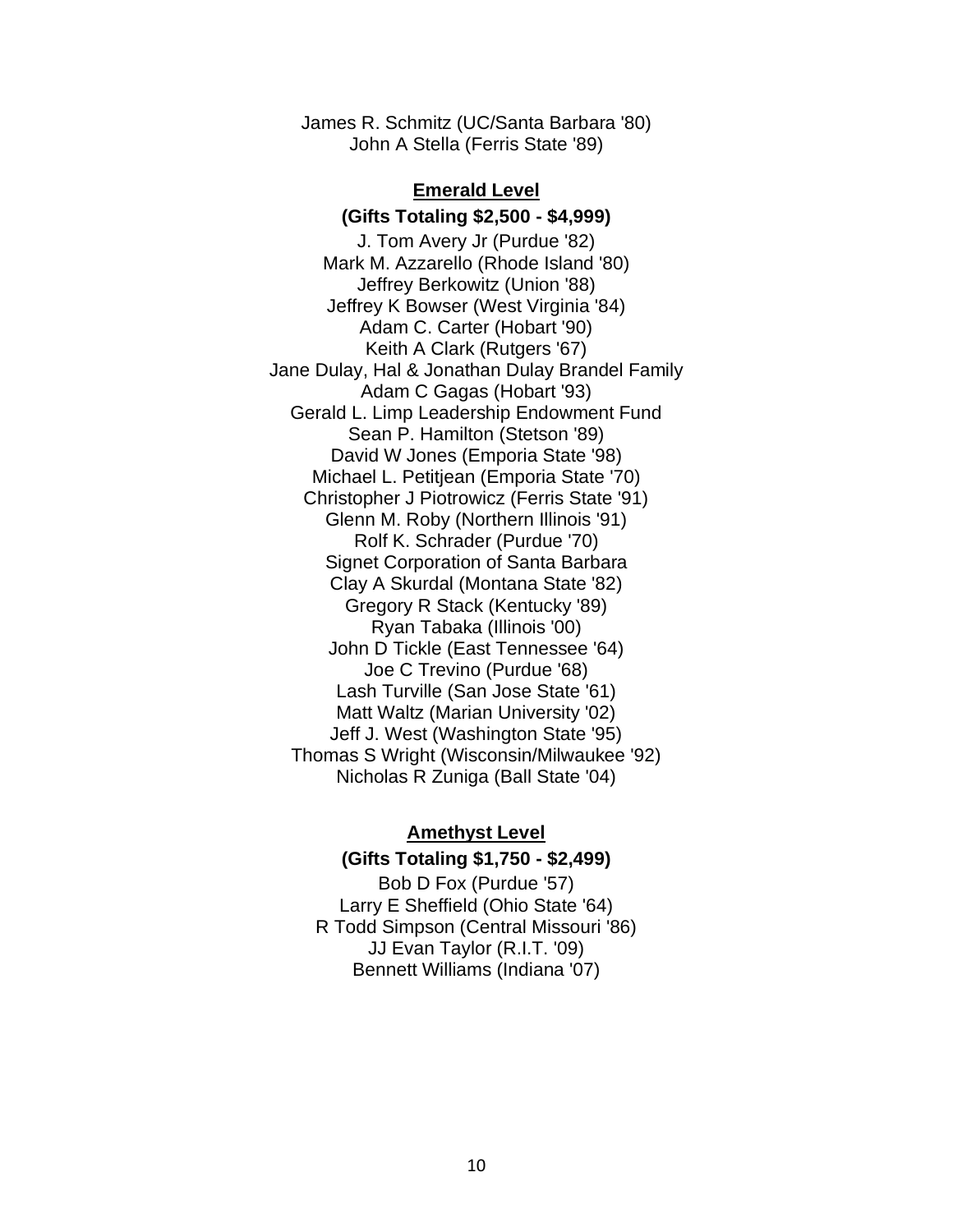#### **Ruby Level**

**(Gifts Totaling \$1,000 - \$1,749)** Richard L Alt (Dayton '85) Travis L. Armbruster (Eastern Michigan '07) Darren Azarian (Southern Cal '94) Maurice E. Baker (Purdue '57) Tom Barnard (Stetson '88) Craig W Beckerleg (Union '96) Bernard M Berman (Swarthmore '62) William "Art" Bloomer (Emporia State '55) Thomas J Boldrick III (Purdue '83) David J. Burke (Kentucky '97) Thomas V Byrem (Ferris State '76) Darren W Challey (Union '92) Edward T Chidsey (Union '93) Thomas J Clark (Akron '76) Mark D Cowan (Minnesota '71) Herb Eldean (Northern Illinois '63) David M Franzman (Purdue '80) James P. Gazdecki (UC/Santa Barbara '74) John W George (Union '90) Robert L. Harman (Mansfield '76) Jerry T Hill (Purdue '59) Seth Hoehn (Purdue '02) Chris J Hoye (Ferris State '91) Bruce C Johnson (Illinois '70) Dennis M. Joyce (Purdue '69) Richard C Jungman (Northwest Missouri State '90) William F. Kovacic (Northern Illinois '79) Leigh LaChine (Eastern Michigan '90) Steven J Laden (UC/Santa Barbara '82) Seth Landsberger (R.I.T. '00) Colby B Leathers (Alabama '95) Sal P Lowry (Ohio State '63) T. Scott Lyons (Alabama '95) Jim P McDougall (Ferris State '87) Jim McGuigan (Wisconsin/Milwaukee '90) Shane A McIntosh (Ohio State '79) Daniel J Menser (Washington State '91) James A Murman (Tennessee '68) Patrick T Murphy (Northern Illinois '75) Ronald D Pace (Tennessee/Martin '64) Robbi Peterson Robert C Pritchett (Tennessee '08) Trevor Michael Reed (Robert Morris '16) Rodney L Reid (Southern Illinois '59) Dennis C Rilling (Oregon State '71)

Paul R Ringstrom (Northern Illinois '70) Brian S. Sandon (Ferris State '94) Roger A Schiftar (Ferris State '67) Laura Sheehan Sean E. B. Shingler (George Mason '97) Marcus E Smith (Indiana '93) David R Sorette (Union '92) Leonard C Suchyta (Detroit '65) Mark W. Viel (Ferris State '73) Robb C. Williams (Southern Illinois '93) James M. Wolf (Dayton '87) Leslie D Young (Maryland '62)

#### **Pearl Level**

**(Gifts Totaling \$500 - \$999)** Rodney G Allred (Memphis '90) Peter J Anderson (Michigan '87) Bruce P Andrews (West Virginia '80) Timothy Ryan Aquinto (Ferris State '10) Jonathon J. Berghorn (Ferris State '12) Edward A Berndt (Union '82) David M. Booth (North Carolina '74) David G Cerruti (Houston '71) Charles E Cluster (Ferris State '72) Ryan Scott Cole (Ball State '13) Jason D Dickerson (Union '95) David A Epstein (Southern Illinois '75) John W Everest (Alabama '69) Brad Fliller (Adelphi '13) Leonard B Gailes (Alabama '93) William T Giesbrecht (Ferris State '93) Matt Gregory (Southern Illinois '95) Gregg A Grote (Purdue '83) Kenneth A Hall (Ferris State '68) Tereck Halsey (Ferris State '97) Michael A Hiller (Union '88) Brian L Hoffbauer (Purdue '95) Derek E Holmes (Robert Morris '89) Myke C Jacobs (Ferris State '70) Aaron & Marie Koblin Gary S. Kramer (Ferris State '76) David H Kummer (Ferris State '72) Richard A Lejk (Georgia Tech '55) Gregory J Martens (Ferris State '97) Joe A McMahon (MIT '85) Richard W Meier (Cal/Berkeley '64) Keith R Meier (Florida State '92)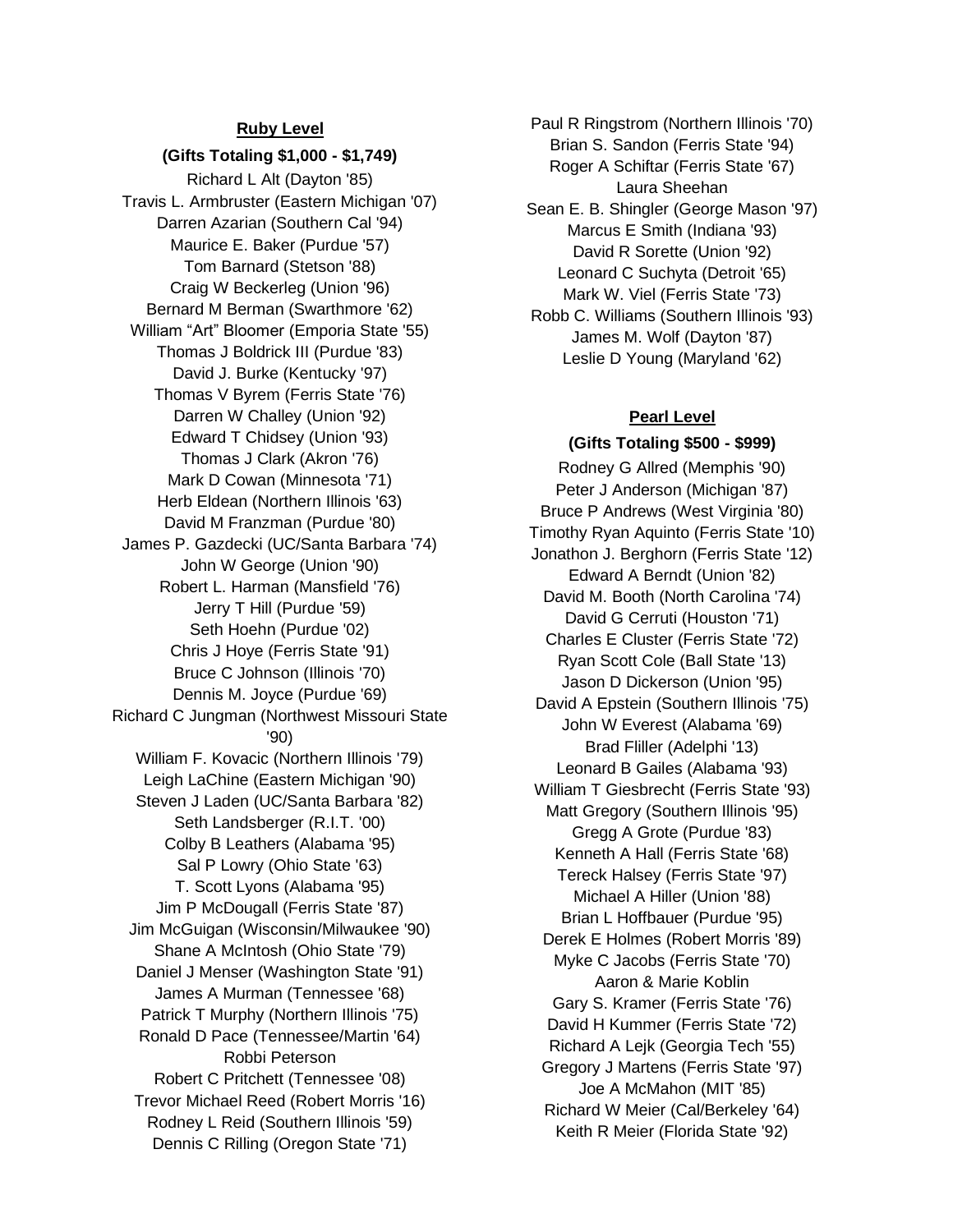Gregory A Merritt (Ferris State '69) Andrew J. Mogensen (Valparaiso '98) James B. Moritz (Purdue '57) David E Murray (Illinois '57) Jeff Nelson (Ferris State '01) James R Ochu (Northern Illinois '87) Timothy J Ostrowski (Northern Illinois '74) Joseph R Paskowski (Union '91) William J. Paternoster II (Ferris State '11) Brandon Paternoster (Ferris State '04) Walter B. Peine (Houston '66) Matt M Pilcher (Maryland '00) Adam S. Pilder (Eastern Michigan '03) Michael J Quackenbush (West Virginia '85) Leonard H Ralston (Washington State '58) Michael J Riella (Stetson '99) Mark E Rowland (Ball State '78) Rozalia & John Rozembersky Chris Schutz (Ferris State '96) Gene F Seevers (Central Missouri '51) William P Shields (Rutgers '08) Shawn J Shivnen (Eastern Michigan '00) Sam J. Soffa (Wisconsin '57) Thomas R. Stautz (Western Michigan '77) Skyler Stearns (Towson '14) James M Stewart (Stetson '88) Darald H Stubbs (Stetson '88) Woody F Sutton (Penn '69) David H Turner (Stetson '89) Matt David Valleau (Ferris State '11) William Vanderpool (Central Missouri '98) Bruce Wells (Purdue '86) David A Werner (UC/Santa Barbara '74) John A. White (Robert Morris '04) Aaron Windsor (Central Missouri '01) Richard S Zembek (Union '92)

#### **Gold Level**

#### **(Gifts Totaling \$250 - \$499)**

Richard H Albright Jr. (Gettysburg '64) AmazonSmile Foundation Keith D Anderson (Minnesota '64) Dean G Anderson (Northern Illinois '73) David M. Anderson (Ferris State '90) George S. Ashman (Franklin & Marshall '62) Ronald G Assaf (Akron '57) Robert L Balogh (Michigan '80)

Stephen G Barkley (East Stroudsburg '72) Corey Bartell (Northern Illinois '03) H Bruce Baskette (Midwestern State '68) Stephen T Beal (Arizona '70) Luke Benedict (Clarion '01) John A Benkovich (Georgia Tech '60) Richard W Brace (Ferris State '71) Richard M. Brown (Minnesota '84) Ray F Bruzzese (Rhode Island '80) James M Bryner (Illinois '71) Edward G Buchan (Penn State '74) Paul L Budvitis Jr (Northern Illinois '86) Keith P. Buehler (Purdue '80) Bradley R Cagenello (Connecticut '62) Christopher L Callies (Oregon State '91) Kathy Cannady Grant Carpenter K Wade Carpenter (Central Missouri '89) Michael A Chappell (Alabama '71) Antonieta Chase Steve Allen Chastain Jr. (Pittsburg State '10) William J Chen Jr (American '66) John F Chessa (Union '91) Kevin M. Clements (Indiana '93) Robert Cohen (Union '97) Oscar Crawford Tyler Curtis (Emporia State '01) Paul D'Annibale (Union '01) Mark A. Decker (Southern Illinois '85) Jacob Defassio (Valparaiso '12) Paul C deJung (Ball State '65) Stephen Dennis (East Stroudsburg '16) James J DeStefano (Union '89) Joe Dobbelaere (Northern Illinois '82) Edward J Doherty (Massachusetts '74) Kevin D Donovan Jr. (Cal/Berkeley '74) Sean B Eaves (Midwestern State '93) G W. Eckerle (Indiana '67) Atif J. Elkadi (Cal Poly '01) Keith A Engelmann (Northern Illinois '83) Epsilon Lambda Alumni Chapter David Ewert (Northern Illinois '87) August M. Farwig (Ball State '17) Chip Fernandez (Cal State/Northridge '95) Dale Fernandez (Cal State/Northridge '95) Fred Fitch (Ferris State '99) Christopher L Flowers (Indiana '95) Robert A. Frinier (Southern Cal '63)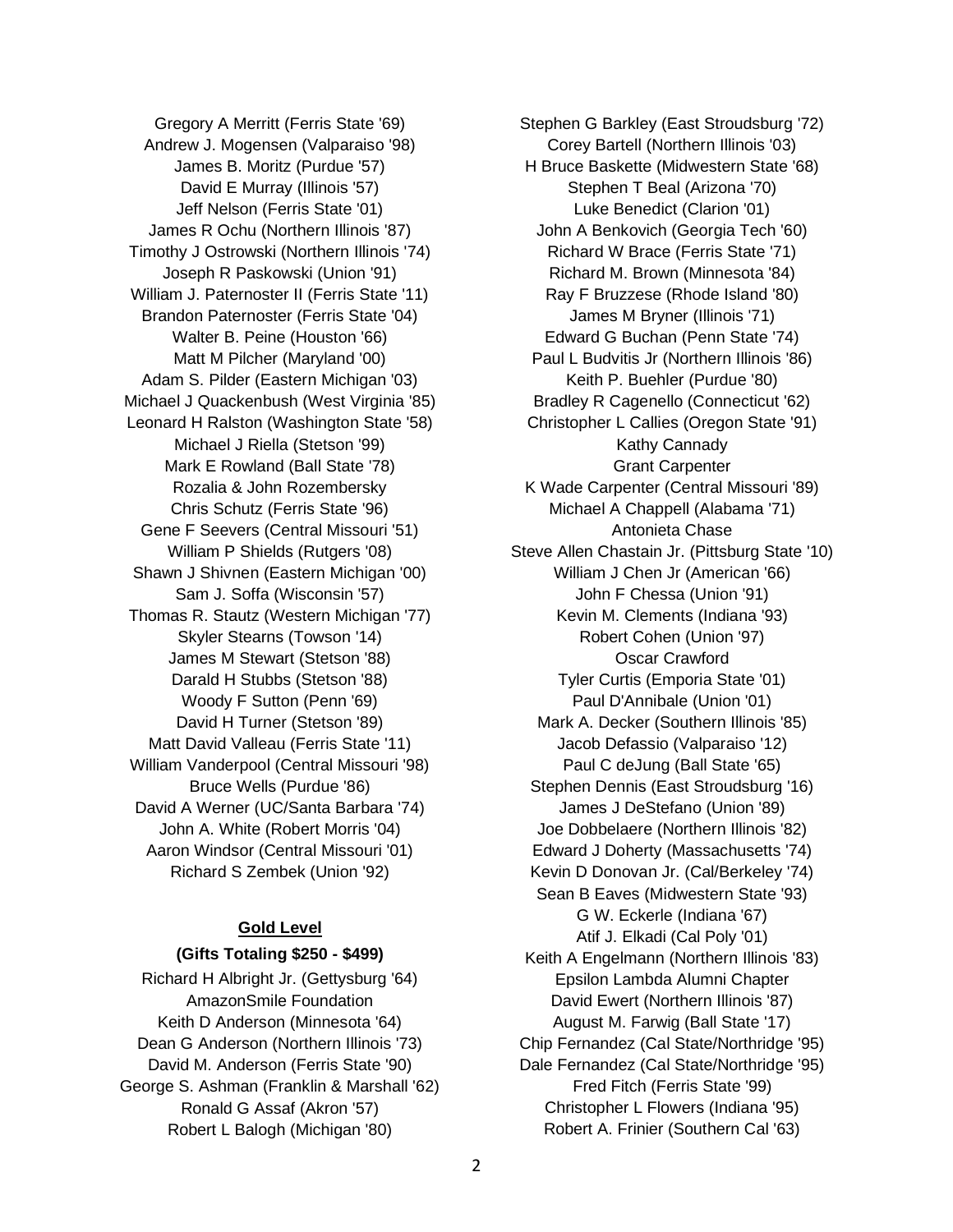Gregory A. Furer (Pitt '06) William B Gable (Maryland '76) David Galatte (Northern Illinois '90) Charles W Gardner (Illinois '53) Dennis M Gillan (West Virginia '85) Kurt Gollinger (Ferris State '95) Michael K. Gonzalez (Stetson '10) John Guido Jr (Northern Illinois '95) Chris Gustafson (Northern Illinois '01) Frederick W Haid IV (Mansfield '85) James L. Hailey (Texas '59) Judge Richard Hall (Houston '65) Mike Hamner (Ferris State '93) J. Lyle Hart (Houston '76) Mark G Haughton (Union '89) Gregory J Hayes (Ferris State '89) Terrance R. Henderson (Penn State '64) Mike R Heskett (Midwestern State '65) David M Hill (Indiana '04) Steven C Holman (Southern Cal '75) Vincent J Horner (Ferris State '75) Alexander J Horvath (Union '89) Harold C Isgette Jr. (Georgia Tech '84) Roger E Jenne (Tennessee '63) Michael J Kaiser (Northern Illinois '83) Braden Keeter (Auburn '17) Javad M Khazaeli (Illinois '98) Jan M Klinck (Texas '66) Michael C Kohloff (Ferris State '76) Madhu S Kollipara (Cal/Berkeley '92) Aleksandar Krakovic (Cal State/LA '94) Kevin J Kraushaar (Michigan '77) Stephen A Kubinski (Northern Illinois '82) John N Langfitt Jr (Stanford '64) Christopher D. Lantz (Ferris State '06) James T Lau (Southern Cal '97) Ron Lee (Cal/Berkeley '83) Jonathan G Lennon (Union '92) John H Leonard (Towson '87) Brian J Little (Southern Cal '90) Paul A Lockie (R.I.T. '81) Michael Lodge (Union '98) Robert H. Love (Ferris State '08) Richard C Lovejoy (Union '94) Jonathan Lowrey (Northwest Missouri State '07) Paul Lukasiewicz (Eastern Michigan '71) James R Marshall (Massachusetts '48)

David Masini (George Mason '99) William Massey Jr. (Texas/Pan American '68) William Mast (Valdosta '15) Jon Wilson May (Ferris State '18) Robert K McCormick (Northern Illinois '83) David McKeon (Mansfield '78) Mark A McKinnon (Radford '77) Christopher J Meadows (Union '89) Steven C. Meisgeier (Houston '82) Derek Jon Menefee (Ferris State '10) Alan A Morris (Union '86) Brian F. Moss CFA (Union '90) Joseph L Mundy (Rensselaer '63) Gerald W Murphy (Massachusetts '57) Joseph T. O'Leary Jr. (Stetson '83) Paul W. Overstreet (Midwestern State '10) Donald D Owens (Tennessee/Martin '73) Timothy E. Padden (Northern Illinois '84) Michael J. Palm (Indiana '04) Jeffery V Parker (Northern Illinois '89) Donald R Payne (UC/Santa Barbara '68) Martin J. Peltcs (Eastern Michigan '10) Raymond Peterson (Western Illinois '67) Peter B. Pintacura (Ferris State '69) John T Pollock (Michigan '68) Blake Allen Powell (Midwestern State '12) Wesley J Poynor (Texas '72) Edward C. Pullekins (Akron '72) Brian Radke (Northern Illinois '05) Michael D Reed (Cal State/Northridge '67) Bruce A Reyher (Rensselaer '61) Richard B.C. Rho (Union '89) John K Richie (Midwestern State '94) Kenny Rogers Jr. (Hope College '04) Michael A Romanowski (Northern Illinois '81) Michael P Rose (Purdue '66) Lawrence A Rosenthal (Union '88) B George Saloom (Georgia Tech '71) David A Schell (Clarion '73) Richard A Schneider (Florida Southern '77) Scott D Segal (Union '89) Wes S. Semple (Clarion '66) Marco Sepulveda (Cal Poly '06) Doug E Sheehan (Northern Illinois '88) Ronald Sigmund Jr. (Ball State '02) James F. Skeen (Kentucky '72) Richard C Smith III (Union '92) William J Snyders Jr (Northern Illinois '82)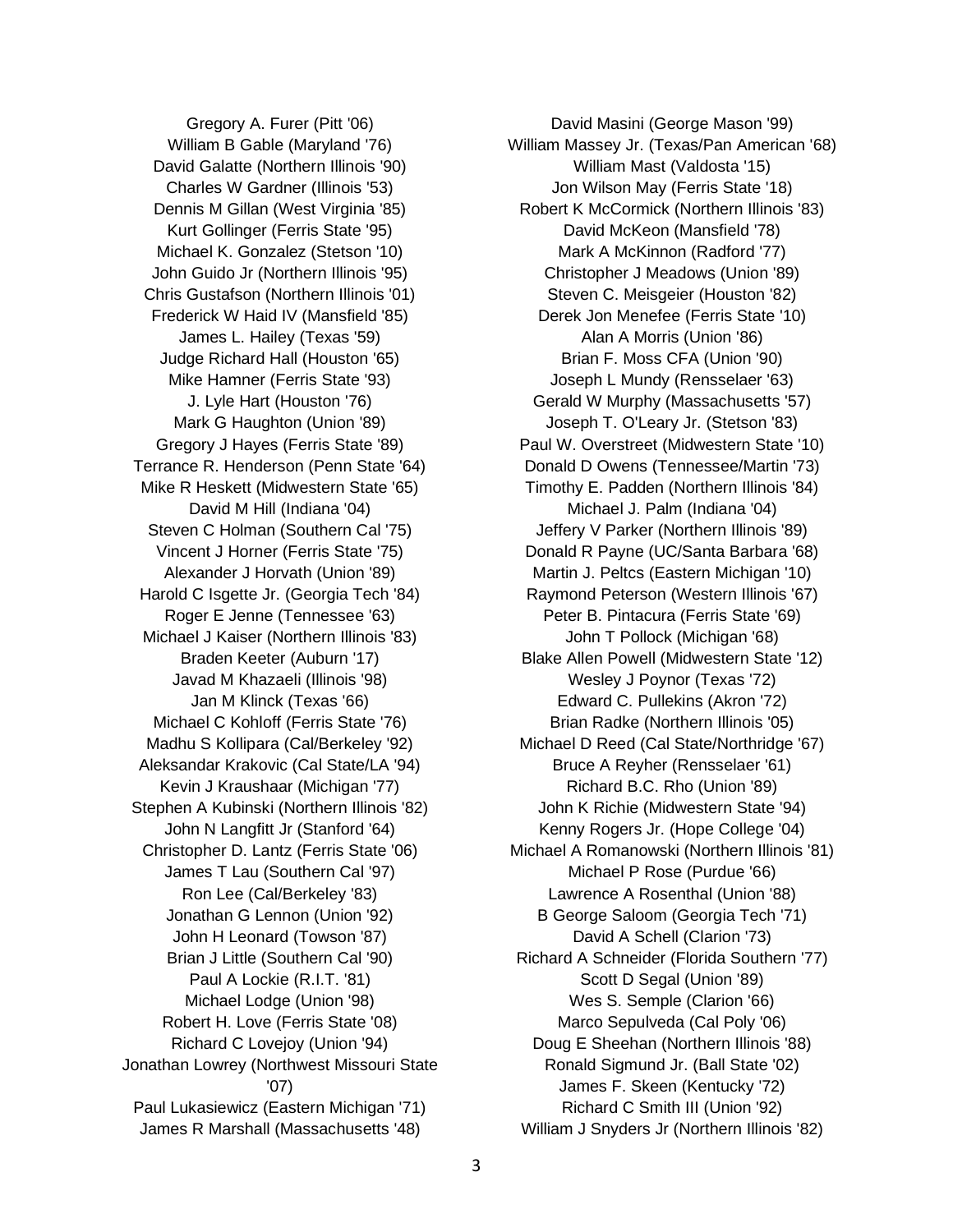Steven W Sproule (Northern Illinois '81) Robert W Sprunger Jr. (Northern Illinois '88) Ronald L Staggs (Parsons '59) J Ronald Stallings (Georgia Tech '59) Thomas G Stavropoulos (Memphis '74) J. Donald Steele Jr. (Susquehanna '73) Mark C Stoner (Robert Morris '88) Zachary Storf (Robert Morris '13) Thomas J Tallian (Ferris State '73) Earl E. Tarble (Swarthmore '65) Joseph Ara Teeple (Valparaiso '13) George W. Van Tassel Jr. (R.I.T. '80) Verizon Foundation-Now Cyber Grants Steve D Vernia (Valparaiso '84) Framroze M Virjee (UC/Santa Barbara '82) James Buford White Jr. (Tennessee/Martin '65) Michael O Whiteside (Stetson '89) Mark F Wille (Southern Cal '77) Richard C Wisniewski (Ferris State '84) Thomas Witt (Union '86) James V Yurchison (Kent State '65) Edward J Zalewski (Michigan State '66)

#### **Donor**

#### **(Gifts Totaling \$120 - \$249)**

Brandon Babcock (Ferris State '19) Drury G Bagwell (Tennessee '64) Jared M Bender (Pittsburg State '04) Michael J Berthel (Adelphi '08) Nathan Blumberg (George Washington '04) Scott M Blumen (American '84) Marisa Bobay Thomas L Boscher (Indiana '66) Leon A Boulavsky Jr (Maryland '75) Randy Bozung (Ferris State '00) Ryan James Butler (Ferris State '21) Michael C. Carlin (WPI '02) Omar Alexander Chin (Buffalo State '01) Kyle James Crawford (Valparaiso '16) Mark H Dahlmann (Clarion '76) Paul M Daly (Georgia Tech '60) Leonard J Damico (Ferris State '69) Adam DeMarco (Robert Morris '93) Aida Diloyan Robert J Donohue (Union '89) Shea Doonan (Clemson '15)

Shane P. Dunbar (Ferris State '13) Steven Michael Fischer (Ferris State '12) Leo R Fogg (Shepherd '59) Patrick Gavin (NJIT '17) Callum Gibbs (Ferris State '19) Alan T Girton (Ball State '87) Alex Curtis Gohl (Ferris State '11) Woodrow W Gossom (Midwestern State '67) William David Hammons (Ball State '16) Kyle Harman (Ohio State '17) Trevor Hartley (Ferris State '19) Belmont F. Haydel Jr. (Rider) Chris S. Hoops (Stetson '02) Raymond S. Jablonn (Oregon State '54) Kenneth N. B. Kihlander (Hobart '57) Alfred L Kitch (Waynesburg '66) Ed C Kovacs III (Bowling Green '00) Alan M. Kriegstein (Union '87) Edwin S. Lane (Arizona State '58) Gregory E. Laskey (Union '91) Jacob M. Law (Ferris State '16) Paul Lees (Cal State/LA '77) Clark Leonard (Southern Cal '56) Ivan Lomeli (Ball State '18) Mitch Manson (Ferris State '19) Karen Miller Frederick H Nesbitt (Indiana of PA '65) Caleb Nieman (Ferris State '16) Donald L Nish (Illinois '52) Joel Nugent (Ferris State '09) Daniel R Ogilvie (Purdue '91) Dale C Patrias (Indiana of PA '66) Jim Pedigo Nicholas Raubenolt (Eastern Michigan '03) Jason Raubenolt Dana M Richardson (Marian University '02) Gary A. Ritz (Ball State '92) Nasrin Rohani-Abedian Yang Ruan Thomas L Ryan (Ferris State '67) Christopher M Sandusky (Union '92) John Santoyo (Southern Cal '99) Jacob Sapp (Stetson '16) Alexander Schmidt (Towson '15) Bradley J. Schneider (Ferris State '08) Bryce J. Schuetz (Pittsburg State '16) Dave J Servatius (Northern Illinois '91) Timothy Sheehan (Illinois '17)